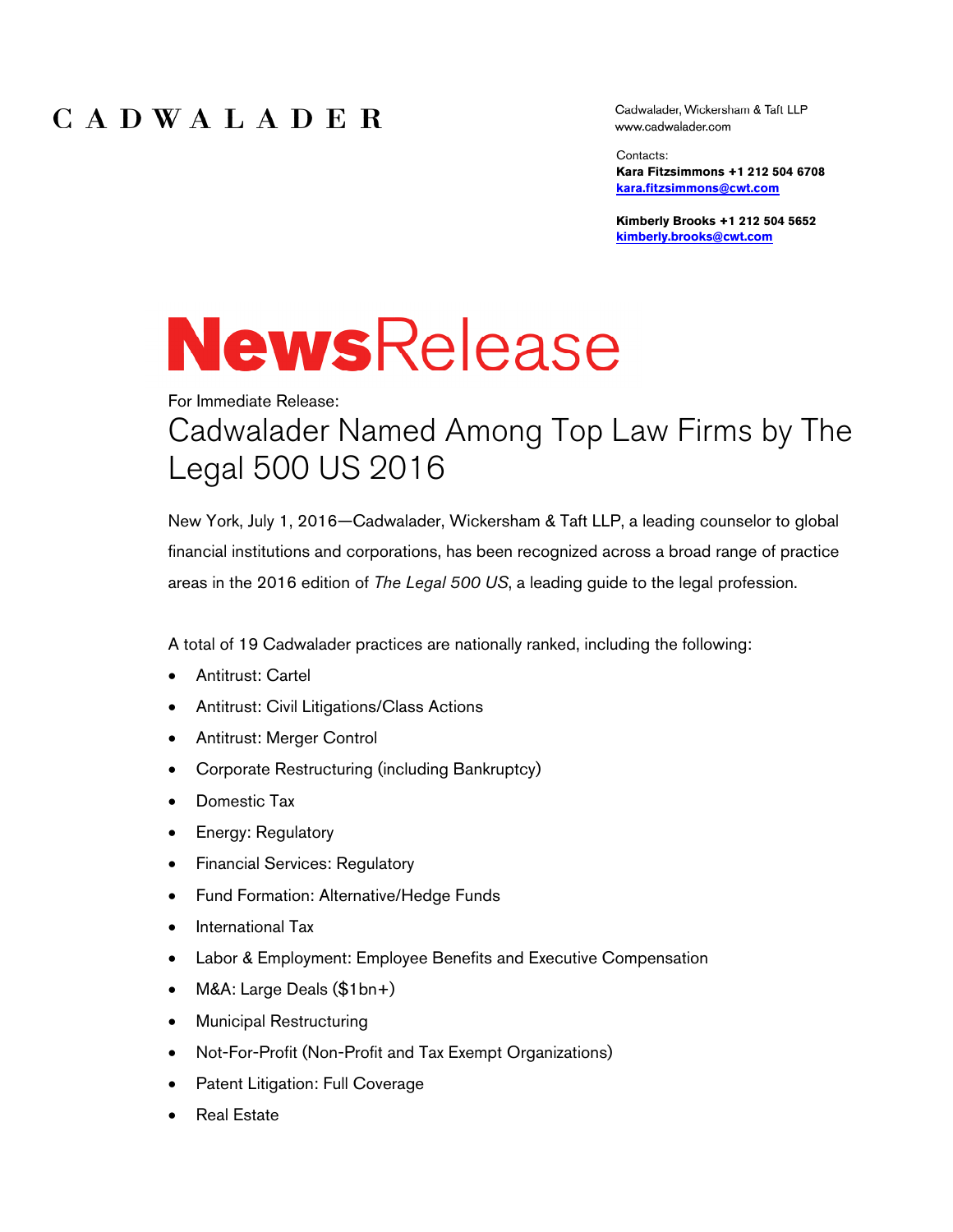#### **NewsRelease**

- **•** Securities Litigation Defense
- Structured Finance
- Tax: Financial Products
- White-Collar Criminal Defense

Eight of the firm's partners are featured as elite "Leading Lawyers":

- Steve Eckhaus (Labor & Employment: Employee Benefits and Executive Compensation)
- Steve Lofchie (Financial Services: Regulatory)
- Gregory Markel (Securities Litigation Defense)
- Charles 'Rick' Rule (Antitrust: Civil Litigations/Class Actions)
- Ray Shirazi (Structured Finance)
- Lary Stromfeld (Municipal Restructuring; Structured Finance)
- Linda Swartz (Domestic Tax)
- Neil Weidner (Structured Finance)

Additionally, the following Cadwalader attorneys are recognized in their respective practice areas:

- Jodi Avergun (White-Collar Criminal Defense)
- Ingrid Bagby (Corporate Restructuring; Municipal Restructuring)
- George Billinson (Energy: Regulatory)
- Richard Brand (Fund Formation: Alternative/Hedge Funds; M&A: Large Deals)
- Scott Cammarn (Financial Services: Regulatory)
- Bret Campbell (White-Collar Criminal Defense)
- Kathy Chin (Not-For-Profit)
- Christopher Cox (Fund Formation: Alternative/Hedge Funds; M&A: Large Deals)
- Thomas Curtin (Municipal Restructuring)
- Robert Davis (Labor & Employment: Employee Benefits and Executive Compensation)
- Joshua Dill (Real Estate)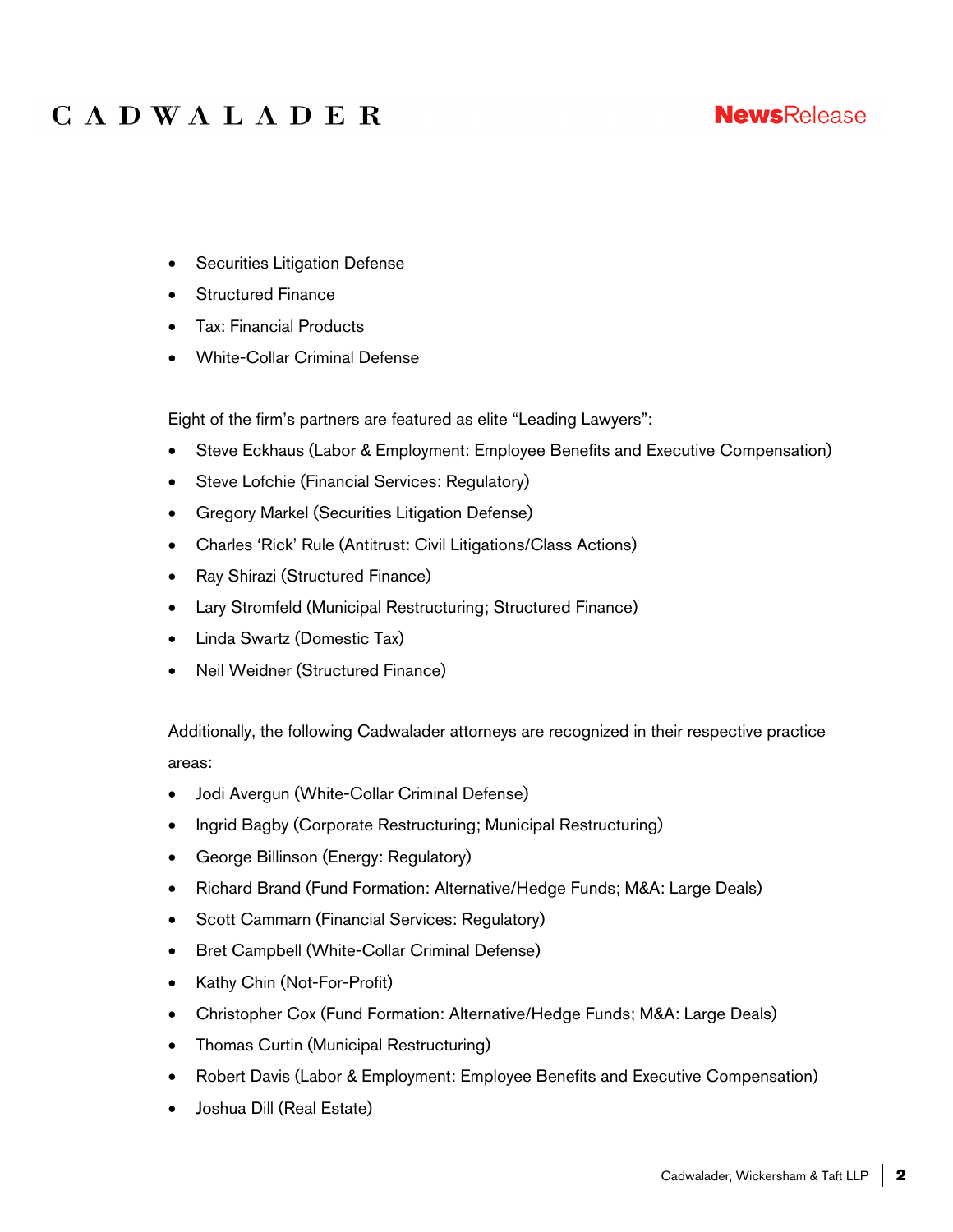#### **NewsRelease**

- Steve Eckhaus (Labor & Employment: Employee Benefits and Executive Compensation)
- Aly El Hamamsy (M&A: Large Deals)
- Mark Ellenberg (Corporate Restructuring; Municipal Restructuring)
- Andrew Forman (Antitrust: Merger Control)
- James Frazier (Labor & Employment: Employee Benefits and Executive Compensation)
- Michael Gambro (Structured Finance)
- Stuart Goldstein (Structured Finance)
- Alexander Hadjis (Patent Litigation: Full Coverage)
- Mark Haskell (Energy: Regulatory)
- Steven Herman (Real Estate)
- Melissa Hinkle (Real Estate)
- Jonathan Hoff (Securities Litigation Defense)
- Mark Howe (Tax: Financial Products)
- Christopher Hughes (Patent Litigation: Full Coverage)
- Jonathan Kanter (Antitrust: Civil Litigations/Class Actions; Antitrust: Merger Control; Antitrust: Cartel)
- Steven Lofchie (Fund Formation: Alternative/Hedge Funds; Financial Services: Regulatory; Structured Finance)
- Ivan Loncar (Municipal Restructuring, Structured Finance)
- Michele Maman (Municipal Restructuring)
- Gregory Markel (Securities Litigation Defense)
- Brian McGovern (Not-For-Profit)
- William McInerney (Real Estate)
- Dorothy Mehta (Fund Formation: Alternative/Hedge Funds)
- William Mills (M&A: Large Deals)
- John Moehringer (Patent Litigation: Full Coverage)
- Paul Mourning (Not-For-Profit)
- **•** Bonnie Neuman (Real Estate)